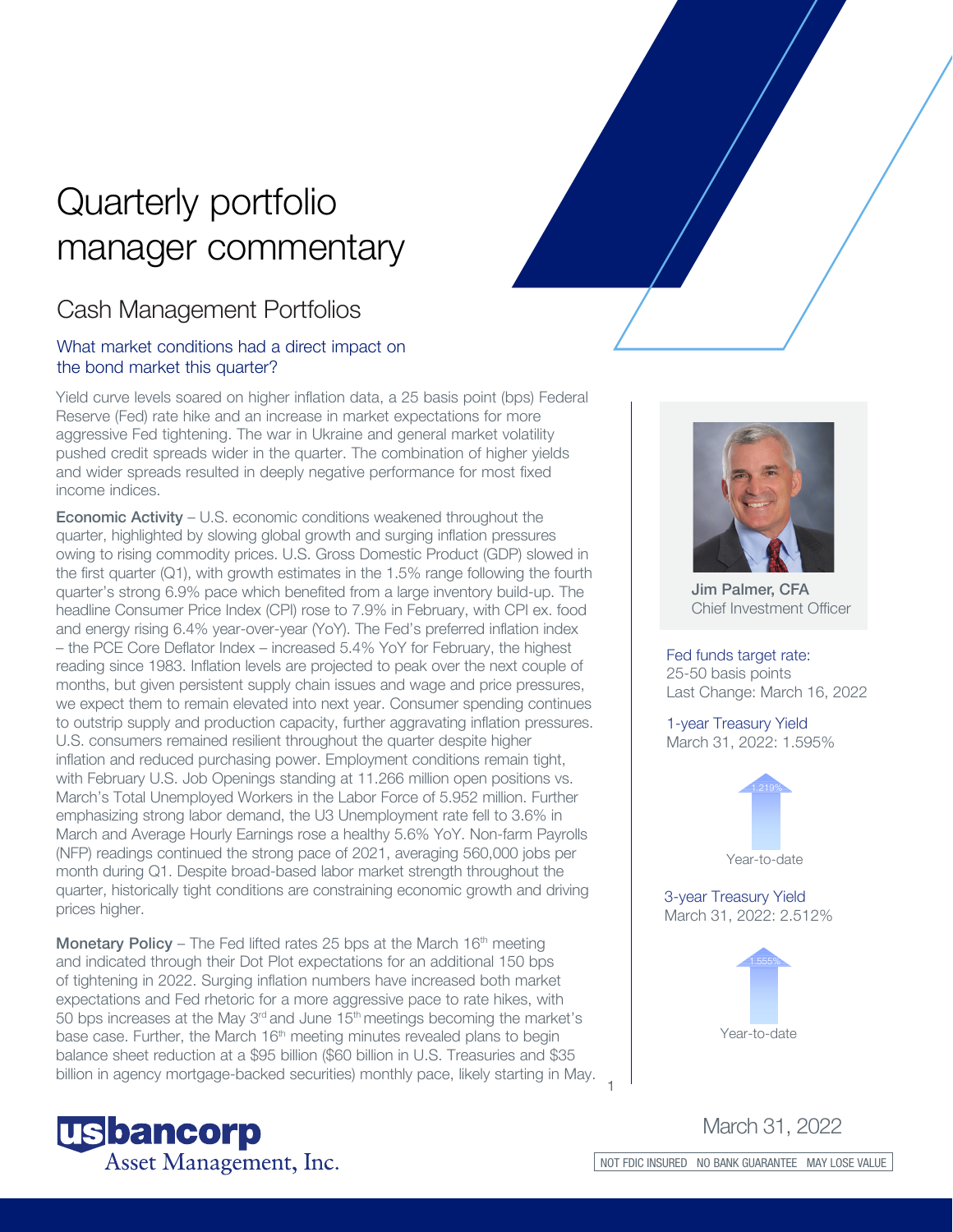Fiscal Policy – After two years of unprecedented fiscal stimulus to counter the negative economic impact of COVID-19, government spending will likely be a drag on U.S. GDP in 2022. State and local governments are, for the most part, in excellent shape, flush with surging tax collections and still unspent federal pandemic relief funding. Given current inflation pressures and the difficulty in passing legislation during the 2022 election cycle, the probability of further fiscal stimulus measures is low.

Credit Markets – Spiraling inflation numbers, lift-off to Fed rate hikes with expectations for an accelerated pace going forward sent U.S. Treasury yields soaring in the quarter. As a result, fixed income performance was deeply negative in the quarter. Demand for new-issue debt remained strong, although market volatility has begun to expose some cracks in overall market liquidity, reflected mainly in wider bid-ask spreads. Money market fund, T-Bill and agency discount note yields have lifted off the zero barrier post-March 16<sup>th</sup> rate hike.

### Yield Curve Shift

| <b>U.S. Treasury Curve</b> | <b>Yield Curve</b><br>12/31/2021 | <b>Yield Curve</b><br>3/31/2022 | <b>Change</b><br>(bps) |
|----------------------------|----------------------------------|---------------------------------|------------------------|
| 3 Month                    | 0.030%                           | 0.482%                          | 45.2                   |
| 1 Year                     | 0.376%                           | 1.595%                          | 121.9                  |
| 2 Year                     | 0.732%                           | 2.335%                          | 160.3                  |
| 3 Year                     | 0.957%                           | 2.512%                          | 155.5                  |
| 5 Year                     | 1.263%                           | 2.460%                          | 119.7                  |
| 10 Year                    | 1.510%                           | 2.338%                          | 82.8                   |

Treasury yield curve levels surged as markets accelerated the pace and magnitude of Fed rate hikes with two- and three-year yields most impacted. The rise in 10-year yields was significant but less so than for shorter maturities, suggesting markets expect inflation levels to ease over the longer run.

The three-month to 10-year portion of the yield curve steepened a healthy 37.6 bps to 185.6 bps. At the same time, the two-year to 10-year portion of the yield curve flattened 77.4 bps, creating an essentially flat, to sometimes inverted, yield curve. The diversion between the two portions of the curve implies 1) significant Fed rate hikes are priced into two-year yields, and 2) recession risks, as reflected in the shape of the yield curve, are rising.



3-Month LIBOR

Year-to-date

Unemployment Rate March 31, 2022: 3.6%

> Year-to-date -0.3%

Source: Bloomberg U.S. Treasury Actives Curve, US0003M and USURTOT Indices



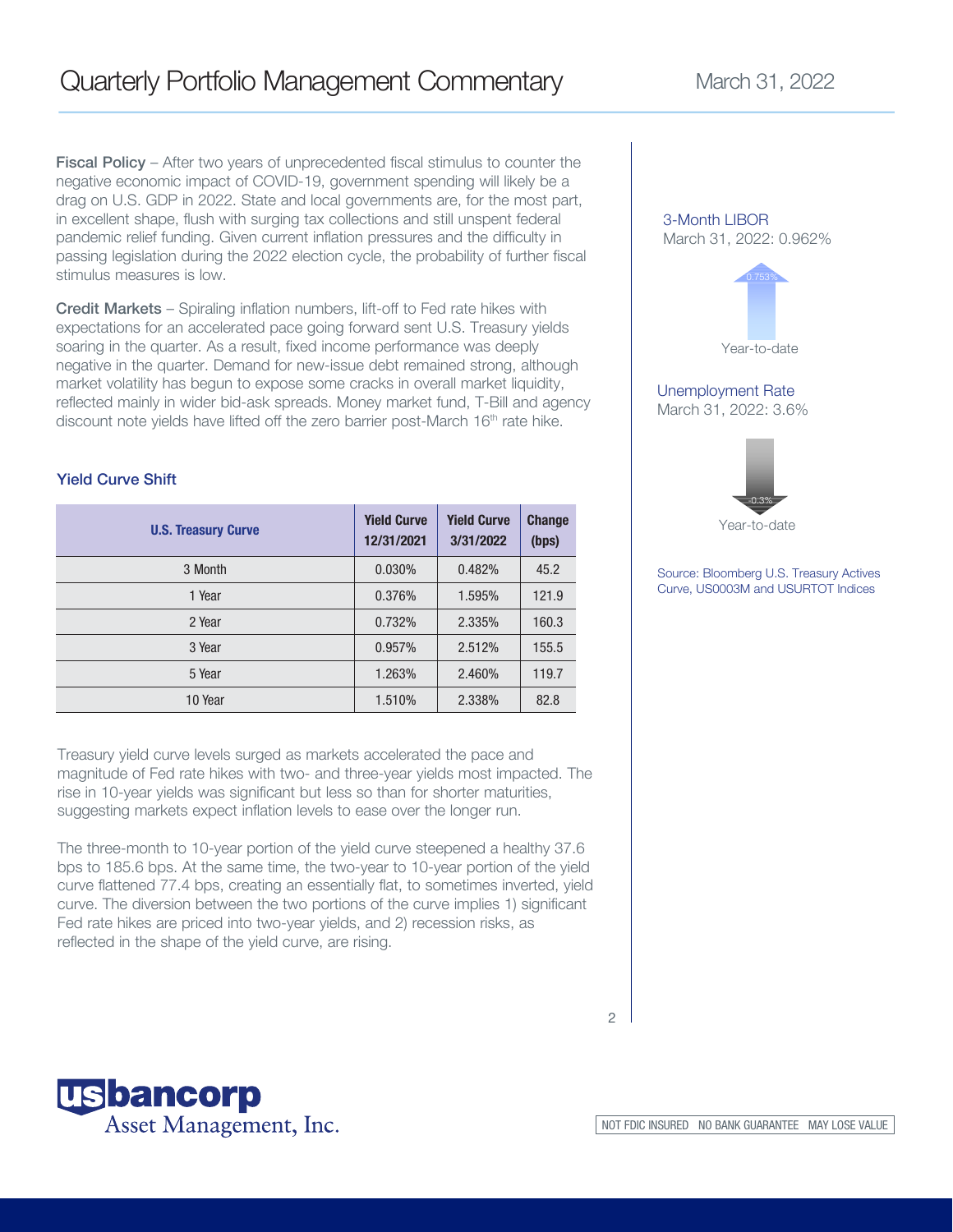#### Duration Relative Performance



*<sup>\*</sup>Duration estimate is as of 3/31/2022*

Q1 2022 U.S. Treasury performance played out as expected, with longer duration strategies more adversely impacted by rising rates. The ICE BofA 1-5 Year U.S. Treasury Index's -3.162% Q1 return was the index's worst quarterly performance in more than 40 years.

## Credit Spread Changes

| <b>ICE BofA Index</b>                   | $0AS*$ (bps)<br>12/31/2021 | $0AS*$ (bps)<br>3/31/2022 | <b>Change</b><br>(bps) |
|-----------------------------------------|----------------------------|---------------------------|------------------------|
| 1-3 Year U.S. Agency Index              | -3                         | $\mathcal P$              | 5                      |
| 1-3 Year AAA U.S. Corporate and Yankees | 6                          | 12                        | 6                      |
| 1-3 Year AA U.S. Corporate and Yankees  | 19                         | 28                        | 9                      |
| 1-3 Year A U.S. Corporate and Yankees   | 37                         | 56                        | 19                     |
| 1-3 Year BBB U.S. Corporate and Yankees | 70                         | 93                        | 23                     |
| 0-3 Year AAA U.S. Fixed-Rate ABS        | 36                         | 71                        | 35                     |
|                                         |                            |                           |                        |

Corporate and ABS credit spreads widened in the quarter, with most of the damage done in the first two months of the year. AAA-A spreads stabilized in the second half of March. The steep decline in BBB corporate spreads in March was primarily related to removing Russian-related bonds from the index at quarter-end.

\*Option-Adjusted Spread (OAS) measures the spread of a fixed-income instrument against the risk-free rate of return. U.S. Treasury securities generally represent the risk-free rate.

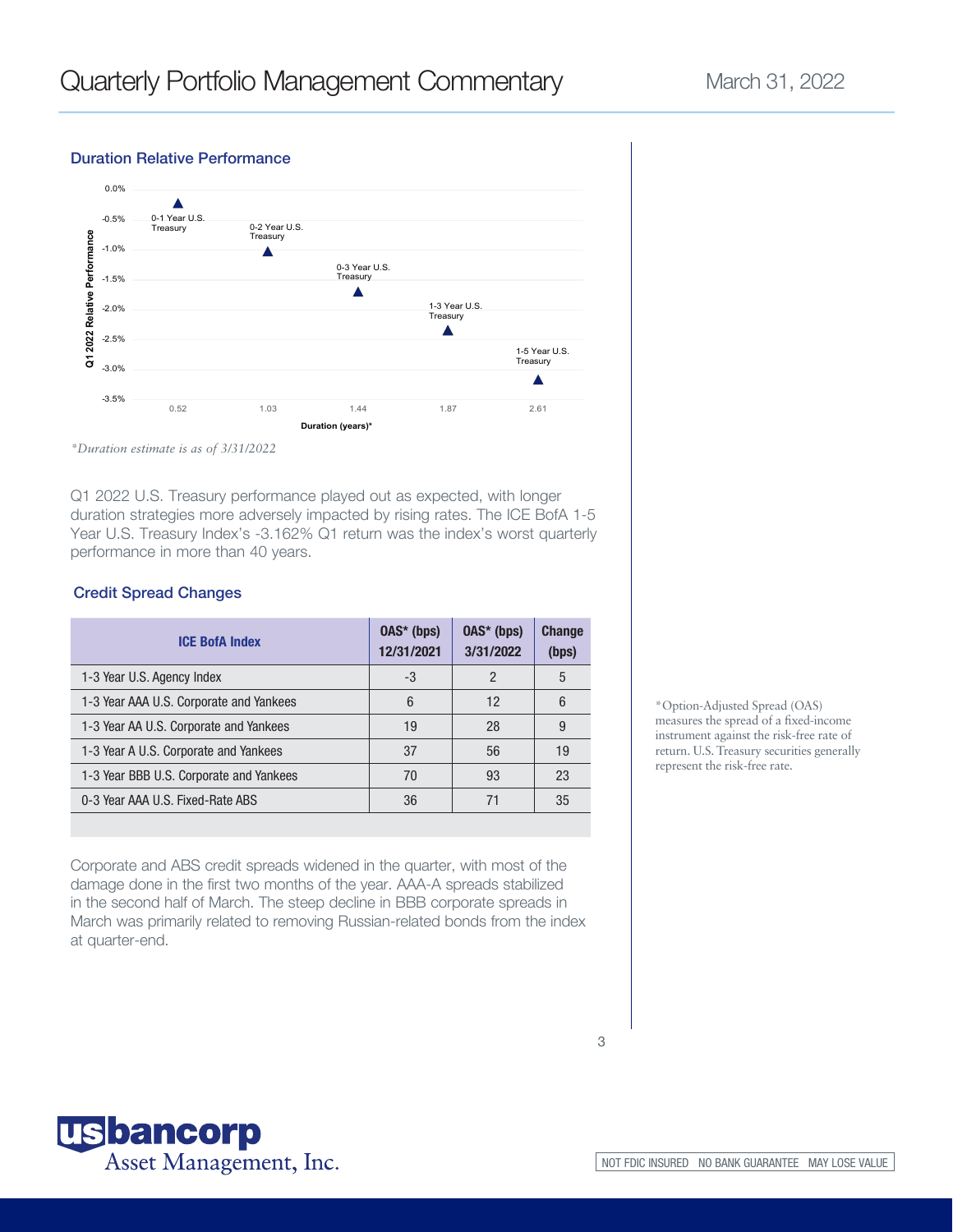# Credit Sector Relative Performance of ICE BofA Indexes



Not surprisingly, Q1 investment performance was abysmal across all asset classes, given the jump in yields and wider credit spreads. Credit sectors underperformed comparable duration Treasuries, although the differential vs. AAA-A rated credits was relatively minor. BBB credit significantly underperformed their higher-rated counterparts, partially due to the presence of several Russianrelated issuers in the BBB benchmarks. These issuers tend to be industrials rather than banks, which account for the majority of the performance dispersion between the non-financial and financial indexes.

#### What strategic moves were made and why?

Taxable Portfolios - U.S. Treasury yield curve levels spiked due to higher inflation data and the growing probability of more aggressive rate hikes from the Fed. As a result, quarterly fixed income returns were meaningfully negative in historic fashion, illustrated by the ICE BofA U.S. Treasury Index's -3.162% Q1 return, the lowest quarterly return in more than 40 years. Credit spreads widened in the quarter as well, which resulted in underperformance for credit vs. comparable duration Treasuries. BBB credit underperformed A-rated counterparts, but a significant portion of the noise within BBB indexes was related to Russian-linked industrials which saw their spreads blow out before being removed from the indexes. The cheapening of credit was widespread and more related to global-macro events and imminent Fed tightening than any meaningful deterioration in the fundamental credit quality of our investment grade universe.

Tax Exempt and Tax-Efficient Portfolios – We added to traditional municipal allocations significantly for the first time in years. This activity was spurred by a dramatic increase in absolute and relative yields. Short municipal rates (1-3 year) soared by approximately 150 bps and municipal ratios relative to comparable Treasuries improved from around 35% to a much more reasonable range of 75-90%. Often times these sort of moves occur as a



*AAA-A Corporate index outperformed the BBB Corporate index by 224.8 bps in the quarter*

*U.S. Financials outperformed U.S. Non-Financials by 87.8 bps in the quarter.*



4